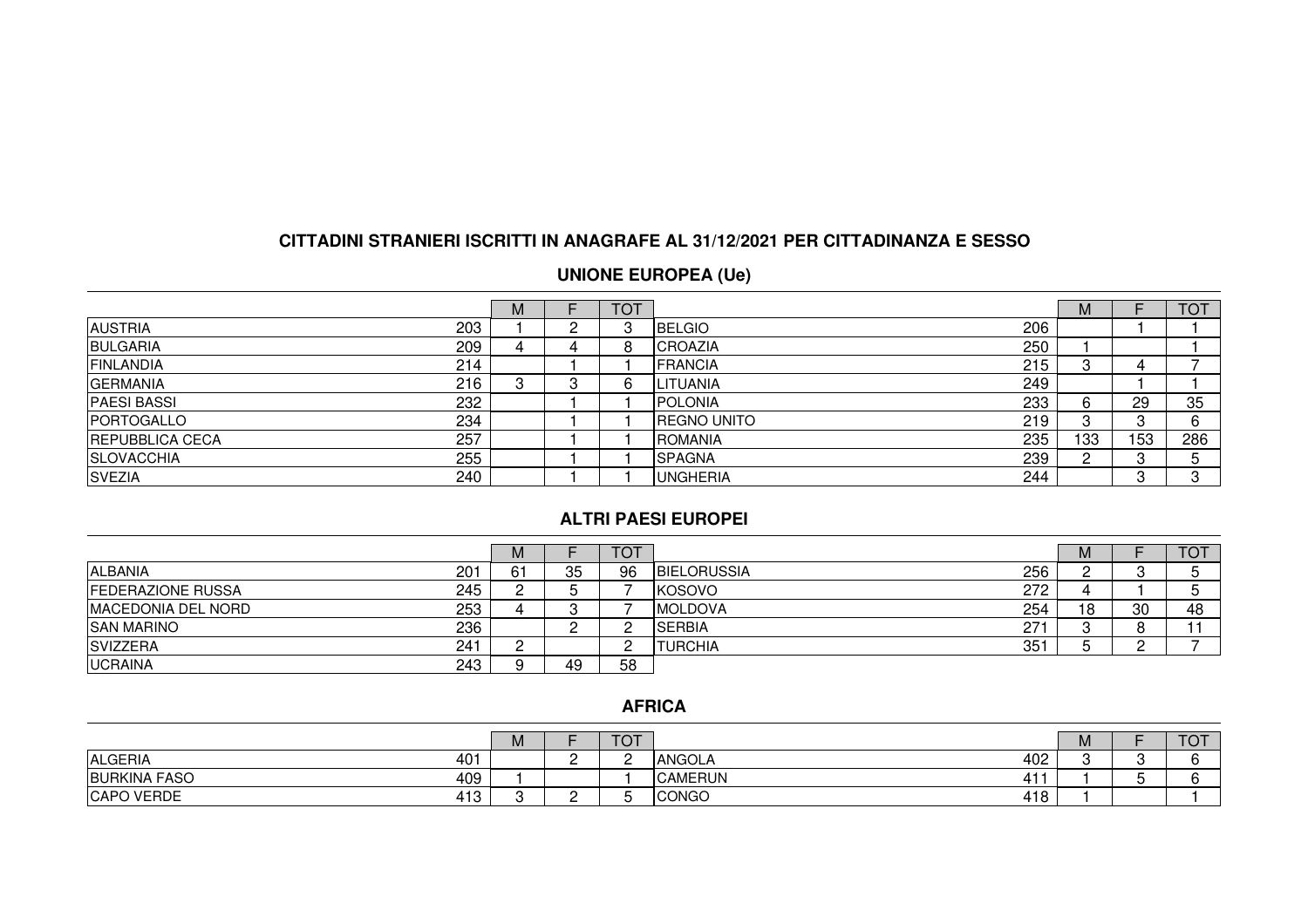## **CITTADINI STRANIERI ISCRITTI IN ANAGRAFE AL 31/12/2021 PER CITTADINANZA E SESSO**

| COSTA D'AVORIO<br>404 |    |    |    | 419<br><b>EGITTO</b>   |                              |                 | ה ו<br>ັ  |
|-----------------------|----|----|----|------------------------|------------------------------|-----------------|-----------|
| GAMBIA<br>422         |    |    |    | 423<br><b>IGHANA</b>   |                              |                 |           |
| GUINEA<br>425         |    |    |    | 435<br><b>MALI</b>     |                              |                 |           |
| 436<br><b>MAROCCO</b> | 52 | 43 | 95 | 442<br><b>INIGER</b>   |                              |                 |           |
| NIGERIA<br>443        |    |    |    | 460<br><b>ITUNISIA</b> | $\overline{a}$<br><u>، ب</u> | $\overline{10}$ | OE.<br>ںے |

# **AMERICA**

|                              |     | M        | <b>TOT</b> |                              |     | <b>IVI</b> | $T\cap T$<br>ັ |
|------------------------------|-----|----------|------------|------------------------------|-----|------------|----------------|
| BRASILE                      | 605 |          |            | <b>ICILE</b>                 | 606 |            |                |
| <b>COLOMBIA</b>              | 608 |          |            | <b>CUBA</b>                  | 514 |            |                |
| MESSICO                      | 527 |          |            | <b>INICARAGUA</b>            | 529 |            |                |
| PERU'                        | 615 | <u>_</u> |            | <b>REPUBBLICA DOMINICANA</b> | 516 |            |                |
| <b>STATI UNITI D'AMERICA</b> | 536 |          |            |                              |     |            |                |

#### **ASIA**

|                                          | M  |    | <b>TOT</b> |                          | м   |    | <b>TOT</b> |
|------------------------------------------|----|----|------------|--------------------------|-----|----|------------|
| 301<br><b>AFGHANISTAN</b>                | 6  |    |            | 358<br><b>ARMENIA</b>    |     |    |            |
| 305<br><b>BANGLADESH</b>                 | 14 | ь  | 20         | 323<br><b>IFILIPPINE</b> |     |    | ا 0        |
| 360<br><b>GEORGIA</b>                    |    |    |            | 330<br>IINDIA            |     |    | $\sqrt{ }$ |
| 332<br><b>IRAN</b>                       |    | 4  |            | 334<br><b>IISRAELE</b>   |     |    |            |
| 361<br><b>KIRGHIZISTAN</b>               |    |    |            | 344<br><b>IPAKISTAN</b>  | -27 | 18 | 45         |
| <b>REPUBBLICA POPOLARE CINESE</b><br>314 | 20 | 19 | 39         | 348<br>ISIRIA            |     |    |            |
| <b>SRI LANKA</b><br>$31 -$               |    |    |            | 357<br>IUZBEKISTAN       |     |    |            |

# **OCEANIA**

| M | ᇊᇧᅮ<br>$\sim$ | NЛ<br><b>IVI</b> |  |
|---|---------------|------------------|--|
|   |               |                  |  |